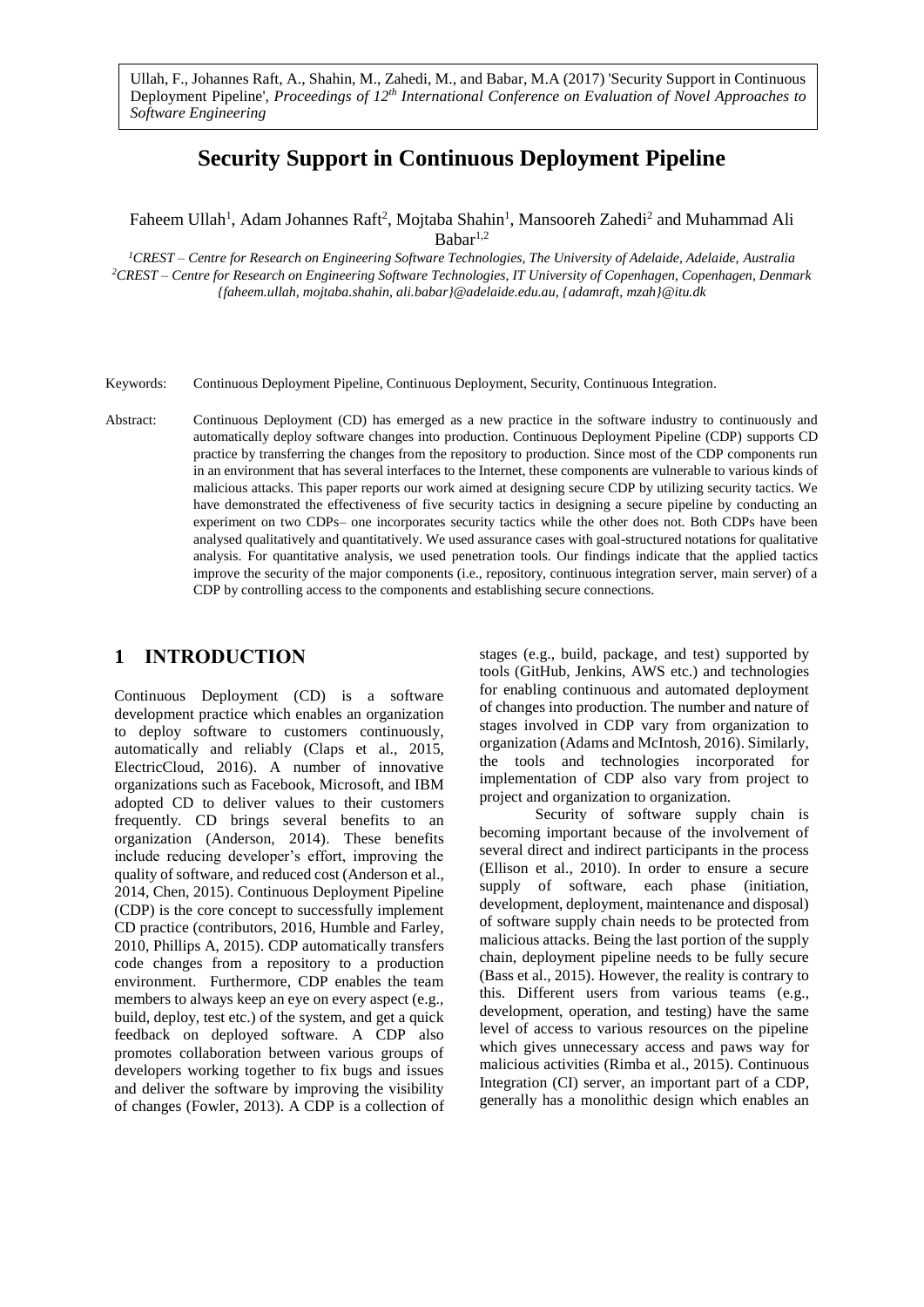attacker (who breached a single part of the code) to have access to all parts of the code and so gain an overall control of the entire process (Bass et al., 2015). Securing a CDP is a challenging task due to the variety of tools involved with each having its own security requirements (Bass et al., 2015).

It is asserted that if the components of a CDP and the communication among them are secure, then the whole CDP will be secure (Bass et al., 2015, Rimba et al., 2015). Hence, we propose the use of five security tactics for protecting CDP from malicious attacks by addressing the security requirements of the three major components (i.e., repository, main server, and CI server) of the CDP. The primary focus of our security tactics is to ensure controlled access to these components. We demonstrate the effectiveness of our security tactics by comparing two CDPs – one that incorporates our proposed tactics and other that does not. Our results show that security tactics ultimately lead to enhancing the security of the entire CDP. It is worth mentioning that both academia and industry refer to CDP and CI server also as continuous delivery pipeline and automated build server respectively. Therefore, these terms are used interchangeably in the rest of the paper.

The rest of the paper is organized as follows: Section 2 discusses CDP, its security in the light of existing literature, and motivation for this work. Section 3 includes an overview of our implemented CDPs, security risks identified for each of the three components, and presents our approach for eliminating identified risks through the incorporation of our proposed security tactics. Section 4 presents analysis and results from the qualitative and quantitative evaluation of the effectiveness of security tactics. Section 5 provides a discussion on the results and limitations of our approach. Section 6 concludes the work and identifies some future research directions.

# **2 RELATED WORK**

 $\overline{\phantom{a}}$ 

Sufficient research exists on the identification and categorization of software security risks. Reviewing such literature gives us an idea of possible permutations inside a software system. (Landwehr et al., 1993) classify security flaws based on how, when and where they are introduced into the system. Based on this logic, security flaws are categorized into three categories: Genesis (intentionally, unintentionally etc.), Time of Introduction (during development, maintenance, or operation etc.) and Location (hardware or software). ((Langweg, 2004) categorize attacks that software applications can come across. According to this classification, attacks are divided into three categories: Location (input), Cause (processing), and Effect (output). (Aslam et al., 1996) present the classification of security faults in Unix Operating System to highlight various types of security faults. Similarly, several organizations also highlight security risks in software. Open Web Application Security Project (OWASP)<sup>1</sup> created a list of top 10 vulnerabilities (e.g. injection, broken authentication & session management, and missing function-level access control etc.) for web applications. In 2011, Common Weaknesses Enumeration  $(CWE)^2$  also published a list of 25 software errors (missing authentication, missing authorization, incorrect authorization etc.) that can lead to serious losses.

(Bass et al., 2015) explore various scenarios of subverting a pipeline that includes deployment of an invalid image, deployment of an image without being passed through a complete pipeline, and unauthorized environment (e.g. development) having direct access to the production environment. Authors propose steps for securing the pipeline that includes: (1) identification of security requirements of the pipeline; (2) differentiating between trustworthy and untrustworthy components of the pipeline; (3) decomposition of untrustworthy components of the pipeline; (4) modification of untrustworthy components to let the trustworthy components perform critical operations. The proposed process for securing the deployment pipeline is aimed at making trustworthy components of the pipeline mediate access to the actual building and deploying activities. Accessing sensitive data or functions only through trustworthy components improves the security of the pipeline by preventing untrustworthy components from accessing sensitive functions. The devised process does not fully secure the pipeline but hardens it to a certain level.

(Rimba et al., 2015) highlight several security requirements of CDP that include: (1) different roles (e.g. development team, operation team etc.) should have different levels of access (2) in order to prevent malicious code end up being deployed in production, CDP should not be missconfigured or compromised in any way and (3) testing and production environments should be fully isolated. Authors demonstrate the suitability of their proposed approach (Design Fragments) by securing a

<sup>1</sup> [https://www.owasp.org/index.php/Category:OWASP\\_Top\\_Ten\\_Proj](https://www.owasp.org/index.php/Category:OWASP_Top_Ten_Project#tab=OWASP_Top_10_for_2013) [ect#tab=OWASP\\_Top\\_10\\_for\\_2013](https://www.owasp.org/index.php/Category:OWASP_Top_Ten_Project#tab=OWASP_Top_10_for_2013)

<sup>&</sup>lt;sup>2</sup> <http://cwe.mitre.org/top25/>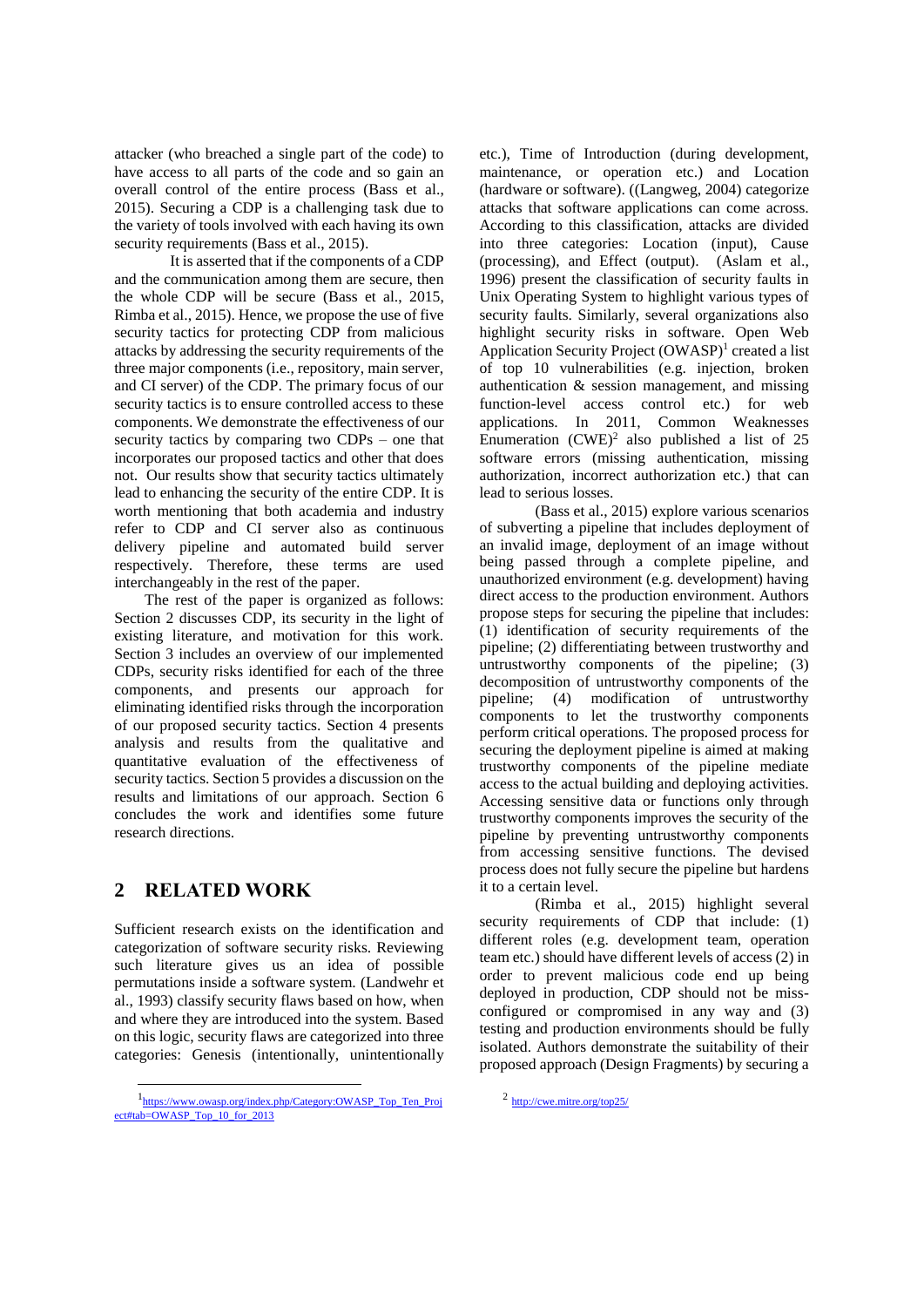CDP to satisfy its security requirements. In order to address first security requirement, authors utilize existing security mechanisms of Amazon Web Service (AWS) and CI server (Jenkins) to assign different access levels to different users. For second security requirement, AWS buckets (*codeBucket, credsBucket, imageBucket, and configBucket*) have been protected by allowing only Jenkins to have access to them. Authentication enforcer design fragment has been inserted between Jenkins and buckets, and devised tactics are leveraged to make required connections or disconnections for separating Jenkins from trusted components. Using execution domain pattern, authors define three logical execution domains (testing, production, and shared) for isolation of testing and production environments. Assurance Case Analysis has been performed to verify that devised tactics fully address second and third security requirement of the CDP.

(Gruhn et al., 2013) analyse CI from the security perspective to identify possible security threats. This study relates to our work as it also identifies a class of threats related to build server. Build Server executes a build job in four steps: (1) Version Control System (VCS) checkout (2) Build preparations (3) Builder runs (4) Notification. Each step is vulnerable to various kinds of malicious attacks such as exploiting symbolic links (Ko et al., 1994), Denial of Service attack, Thompson's trusting trust attack (Thompson, 1984). These threats are eliminated by encapsulating build job through virtualization. The CI system restores build server to its original clean form after every build process and thereby, protects build server from malicious attacks.

This related work section gives us an insight into CDP security risks through investigation of security taxonomies, findings of various security organizations and related research works. From these findings, it can be extracted that CDP is subjected to a vast majority of security threats. In existing literature, some studies (Bass et al., 2015, Rimba et al., 2015) focus on access control while some (Gruhn et al., 2013) focus on virtualization for securing build server. Our approach leverages both access control measures and virtualization for securing the pipeline. Similarly, existing approaches are primarily focused on securing build server (which is one component of the CDP) while our proposed tactics secure three main components (repository, main server, and build server) of the CDP. Most importantly, existing approaches are evaluated using only qualitative analysis. We evaluate the effectiveness of our proposed security tactics using both qualitative and quantitative analysis.

# **3 APPROACH**

First, this section briefly describes our CDP and shows how basic components of our implemented CDPs collaborate with each other. Then, the CDP is analysed from the security perspective to identify the basic security risks in the CDP. The identification of these security risks helps us in designing our security tactics. Finally, we describe proposed security tactics for improving the security of our CDP.

# **3.1 Overview of CDP**

The three main components of our CDP and the relation between them is shown in Fig  $-1$ . The repository is the place where developers commit their developed code. CI server is responsible for testing and building the code committed to the repository. In case commit of a developer breaks the commit of another developer, then corresponding developer is informed. If the build is successful then the code is deployed in the main server.



Figure 1: Continuous Deployment Pipeline (CDP). The components of the CDP, tools used for implementation of the corresponding components, and their versions are shown in Table  $-1$ . For the purpose of comparison, two CDPs are implemented – one incorporates the security tactics (Secure CDP) and other does not (Non-secure CDP). In both CDPs, except GitHub, all other components run on an AWS instance with Ubuntu as OS.

| Table 1: Components of CDP. |  |  |  |  |  |
|-----------------------------|--|--|--|--|--|
|-----------------------------|--|--|--|--|--|

| Component           | <b>Tool</b> | <b>Version</b> |
|---------------------|-------------|----------------|
| Repository          | GitHub      | 1.9.1          |
| <b>CI</b> Server    | Jenkins     | 1.656          |
| Test                | JUnit       | 4.11           |
| <b>Build Server</b> | Maven       | 2.2.1          |
| Web Server          | Tomcat      | 7.0.52.0       |

## **3.2 Security Risks in CDP**

One of the major challenges in implementing CDP is dealing with security risks (Bass et al., 2015, Rimba et al., 2015). Before devising any approach for securing CDPs, it is imperative to first identify and understand these security risks faced by various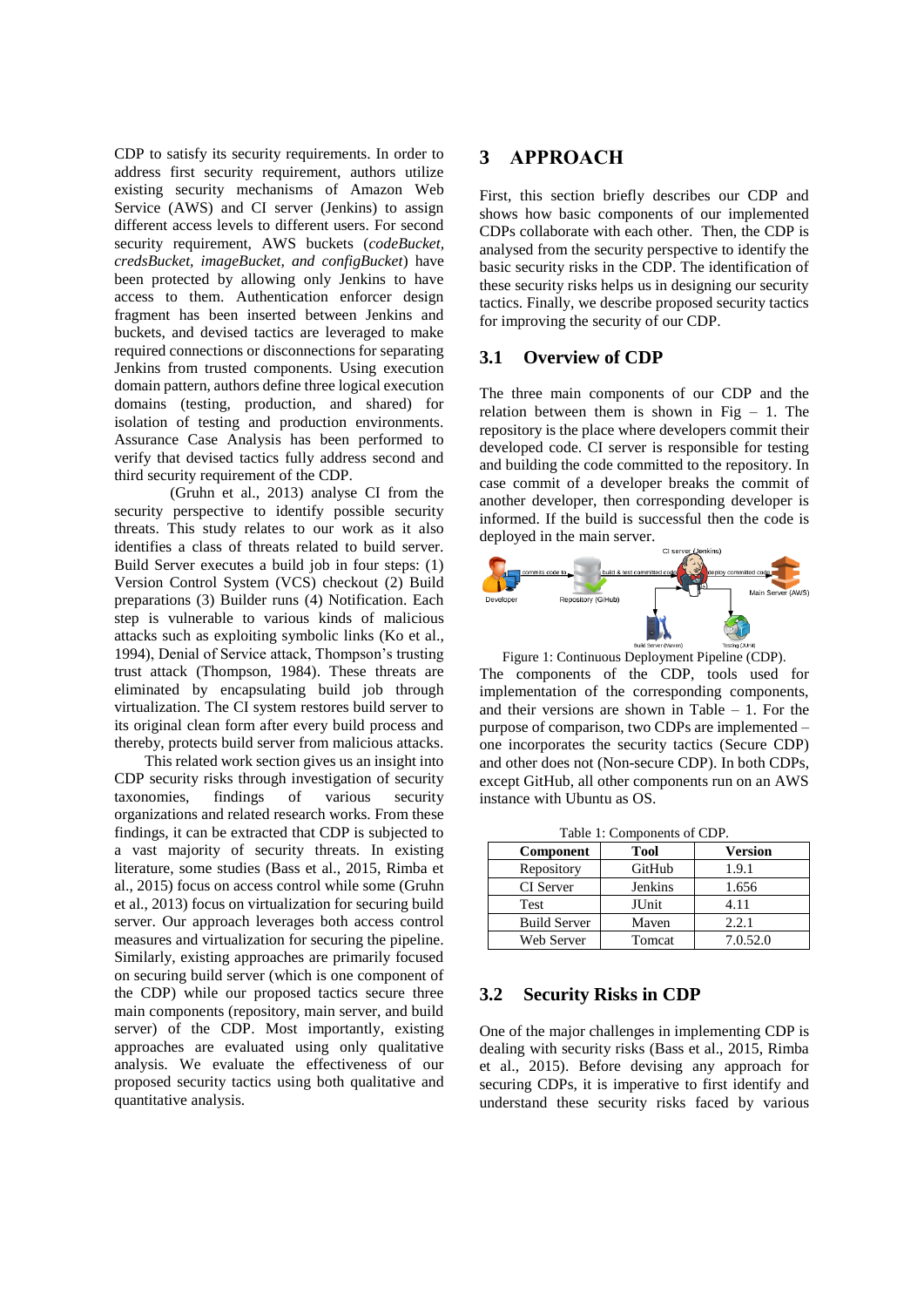components of the CDP as summarized in Table  $-2$ and described in the followings:

## **3.2.1 Security Risks in Repository**

Repository (GitHub) of our CDP is a standalone component that does not borrow or lend security to any other component. Since a password is the protection criterion that repository uses to authenticate developers, therefore, password implementation needs to be of high strength (Gaw and Felten, 2006). Secondly, a user with an access to the GitHub account has total control over all other repositories associated with that account. This total control includes deleting individual repositories and accepting a push or pull request for others. If such a request for a malicious user is accepted, then this user may initiate malicious activities and may accept requests for other malicious users.

# **3.2.2 Security Risks in Main Server**

Access to the Main server (AWS) should be authenticated and authorized. Although a high strength password solution is a fairly secure option, but sometimes average password solutions are implemented which gives an opportunity to social engineers to breach password and get unauthenticated access to resources (Tari et al., 2006). In addition to password protection, an additional security measure needs to be taken to enhance the authentication process for the Main server. Similarly, once authenticated, a user gets full access to the instance including the OS. A mechanism is required to restrict the access to resources on the Main server.

## **3.2.3 Security Risks in CI server**

CI server (Jenkins) also faces serious security threats. A security failure can cause malicious injection in a VM instance (with Jenkins inside it) while it is running. It is important to ensure that before starting a new build process, CI server should be in a clean state (Gruhn et al., 2013). Secondly, the default installation of Jenkins gives free access to everyone. A mechanism is needed to assign a role to each user which specifies the access rights of the user (Sandhu

 $\overline{a}$ 

et al., 1996). Such a mechanism would enable the administrator to control who can create, modify and delete pipelines.

| Component              | <b>Security Risks</b>             |
|------------------------|-----------------------------------|
| Repository<br>(GitHub) | Uncontrolled access               |
| Main Server            | Poor authentication mechanism     |
| (AWS)                  | Uncontrolled access               |
| CI server              | with<br>Starting build<br>process |
| (Jenkins)              | previously infected state         |
|                        | Uncontrolled access               |

Table 2: Security Risks in Key Components of CDP.

# **3.3 Proposed Security Tactics**

After a thorough analysis of the security threats posed to various components of the CDP, five Security Tactics (ST) are devised to eliminate identified threats and secure the pipeline against malicious activities. These security tactics are:

*1. Securing repository through controlled access to get hold over who can commit to certain branches of the repository*

*2. Securing connection to the main server through use of private key over Secure SHell (SSH)*

*3. Using roles on the main server to control access via leveraging AWS Identity and Access Management (IAM) ecosystem<sup>3</sup>*

*4. Setting up the CI server to start up a Virtual Machine (VM) with a clean state by leveraging Jenkins VM plug-in (Jenkins, 2013)*

*5. Using Jenkins roles plug-in (Jenkins, 2016) for assigning roles on the CI server to control who can create, modify and delete pipelines*

First two tactics are incorporated in both the CDPs (Secure CDP and non-secure CDP) while rest of the three tactics are only incorporated in the secure CDP as shown in Fig  $-2$ . Each of the tactics is further explained in the following sub-sections.

<sup>3</sup> <https://aws.amazon.com/documentation/iam/>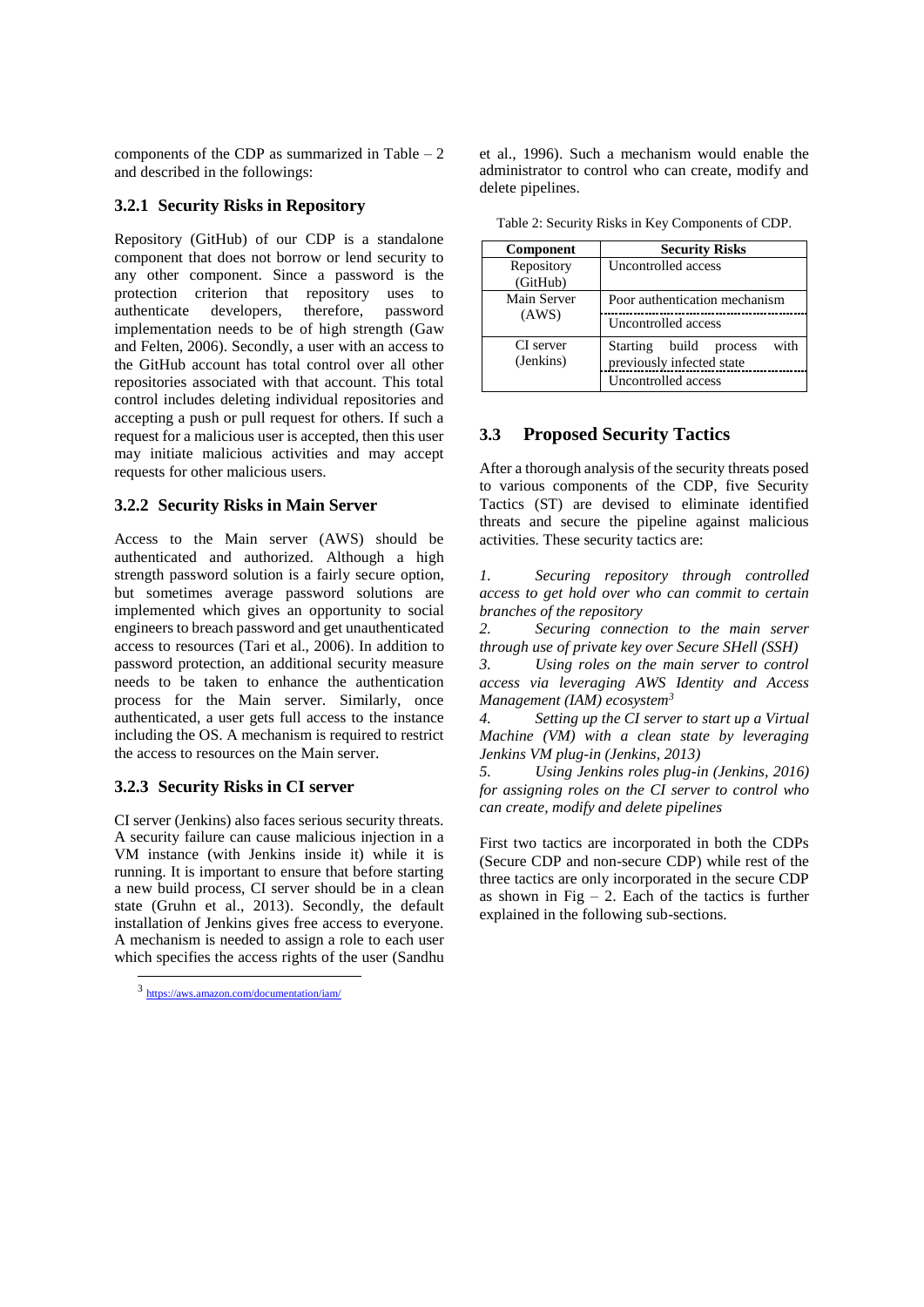

Figure 2: Secure & non-secure CDP with incorporated security tactics.

## **3.3.1 Controlled Access to Repository**

The Repository is the starting point of the CDP and if its security is breached, then the security of the entire CDP becomes vulnerable. GitHub allows developers to commit code to the project by adding them to "Collaborators". In order to have control over who can commit code or create and delete individual repositories, default security gate of GitHub is utilized. This enables the administrator or particular user with assigned rights to accept or reject a commit request. Each time a user makes a push request to commit code, the administrator of the repository has the authority to accept or reject the request. Applying this approach before accepting any commit request enables the administrator to ensure that user or his activity is not malicious. Sometimes, it may not be possible to have the administrator to make an actual pull for every commit due to a high number of commit requests. However, there exist several solutions to address this issue. For example, if the server is propriety Git server then *Gitolite<sup>4</sup>* is a possible solution.

# **3.3.2 Enhanced Authentication Mechanism for Main Server**

In addition to username and password, private key over SSH (Ellingwood, 2014) is leveraged by the Main server to keep AWS instance safe from an insecure connection. Username and password give access to AWS interface where instances can be

 $\overline{a}$ 

manipulated but username and password cannot enable a user to connect to an instance. In order to connect to an AWS instance, a private key over SSH is required. This additional protection through private key over SSH enhances authentication process and ensures that no malicious user is connected to an AWS instance.

#### **3.3.3 Controlled Access to Main Server**

Having only authentication mechanism means all users will have the same kind of access rights, which is problematic. In order to allocate particular access rights to particular users, the concept of roles is introduced. AWS Identity and Access Management (IAM) ecosystem can be utilized to enable an administrator to control access of users to AWS instances and ecosystem and allocate access rights based on the particular role of the user. For example, the administrator can control which user can change the settings of a firewall.

## **3.3.4 Clean CI Server VM Image**

Utilizing VM plug-in in Jenkins protects VM from outside malicious access (Gruhn et al., 2013). Every time a Jenkins is asked to build, it fires up a VM with a Jenkins inside it. Since the Jenkins is inside the VM that performs the build, therefore, Jenkins instance is not vulnerable to malicious activity. When the build process gets finished, VM is shut down and the Jenkins instance inside this VM is destroyed. Next time, when a Jenkins is asked to build, a new VM with a new Jenkins instance is created to start the new

<sup>4</sup> <https://git-scm.com/book/en/v1/Git-on-the-Server-Gitolite>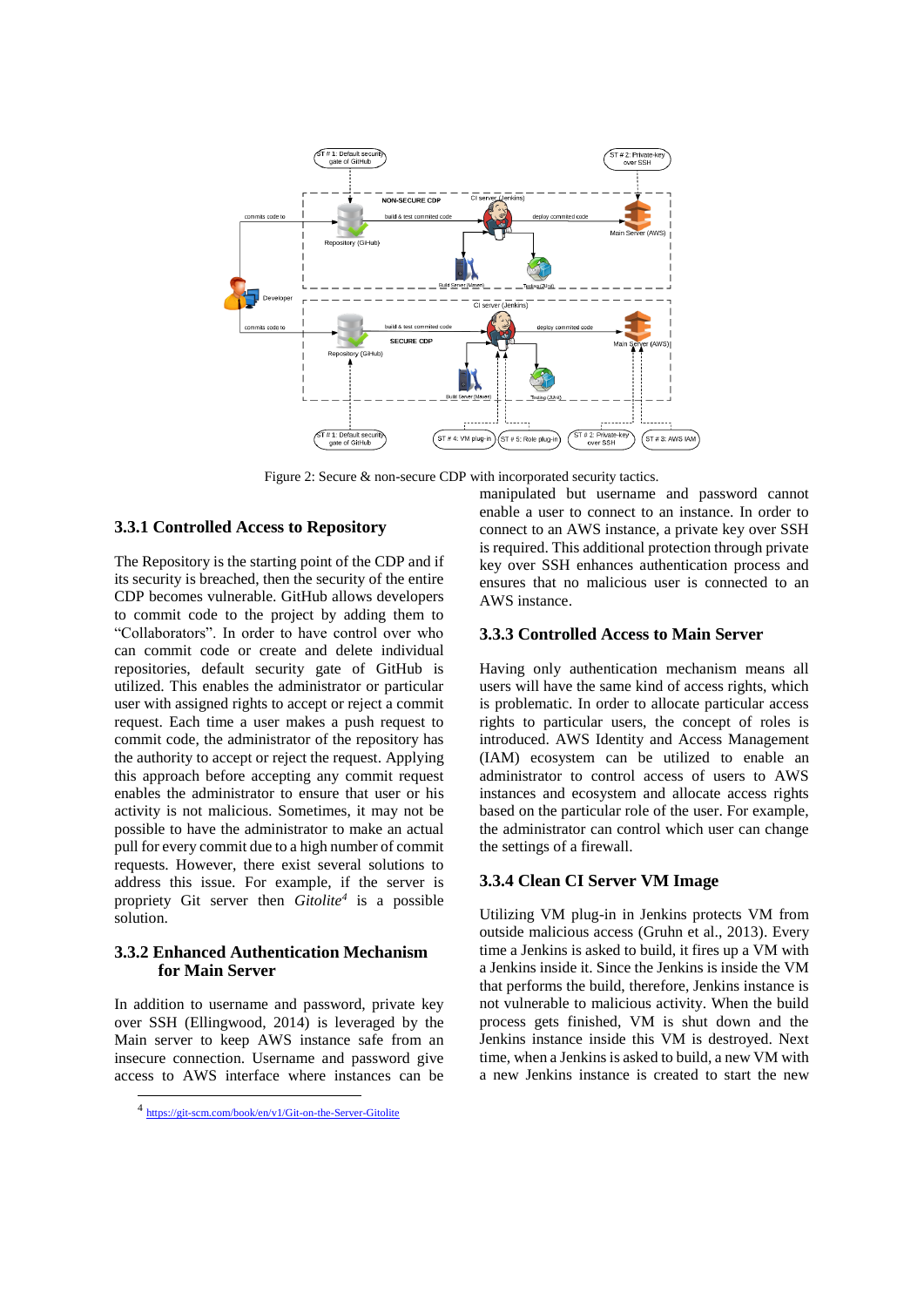clean build. Fig  $-3$  highlights the significance of VM plug-in by showing the difference between states of a CI server in the presence and absence of VM plug-in.<br> **CI server with VM** 



Figure 3: States of CI server with and without VM plug-in.

## **3.3.5 Controlled Access to CI Server**

With Jenkins' roles plug-in, it is possible to create global roles, project roles, slaves' roles and user roles ('Role Strategy Plugin. Available at https://wiki.jenkins-

ci.org/display/JENKINS/Role+Strategy+Plugin

[Last Accessed: 24th Oct, 2016],'). Here, we are particularly interested to leverage this plug-in for enabling the administrator to have a control over the activity of a user. Using roles plug-in, administrator assigns roles to each user based on his particular role. Such an assignment of role would decide access rights of the user. For example, an administrator may restrict one user from creating, modifying or deleting a pipeline but may allow another user to perform these tasks.

# **4 ANALYSIS AND RESULTS**

This section analyses the implemented CDPs both qualitatively and quantitatively to investigate whether the proposed tactics enhance the security of secure CDP.

# **4.1 Qualitative Analysis of CDPs**

We use Assurance Case with Goal Structuring Notation (GSN) for qualitative assessment of the effectiveness of proposed security tactics. Assurance Case is a qualitative testing technique where evidence is organized into an argument to show to a certain interested party that a certain claim regarding the system holds true (John Goodenough, 2007). In Assurance Case technique, a claim about a system is established and supported by objective evidence. Sometimes safety arguments within safety cases communicated via free text are unclear and create misunderstanding among various stack holders. It is always efficient and easily understandable to present assurance case in graphical form rather than textual form. For this purpose, GSN (Kelly and Weaver, 2004) is used to properly communicate arguments in an assurance case through graphical notations. In GSN, elements are linked together to form a goal structure and while supporting arguments, goal structure is successively broken down into sub-goals until these small goals can be directly supported via evidence (Kelly and Weaver, 2004).

We aim to secure three basic components (Repository, Main Server, and CI Server) of a CDP. We will analyse whether our proposed security tactics meet the security requirements of these three components of a CDP. If we demonstrate that the proposed tactics properly meet the security requirements, then it can be shown our security tactics improve a CDP's security.

From the security perspective, the repository requires controlled access, which means not all users, should have full rights to access every resource or perform any operation at the repository. Security requirements of the Main server can be broken down into two parts: firstly, every user should be properly authenticated before allowing him access to the Main server; and secondly access to resources or authority to perform operations should be authorized. The security requirements of the CI Server can also be broken down into two parts: firstly CI server should be in the clean state before starting a new build process; and secondly access to CI server should be controlled so that the principle of least privilege (Sandhu and Samarati, 1994) can be realized. We make an assurance case as shown in  $Fig - 4$  to argue that our proposed tactics satisfy the security requirements of the CDP. We claim that our CDP is secure because three of the major components (repository, main server, CI server) of the CDP are secure. The repository is secure because access to the repository is totally controlled. First, a user is authenticated through his credentials (username and password). After being authenticated, default security gate of GitHub is leveraged which enables the administrator to decide about user's privileges. The mechanism allows the administrator to keep a check on who is committing code and prevents a common user from allowing an attacker to commit his malicious code. This security measure also provides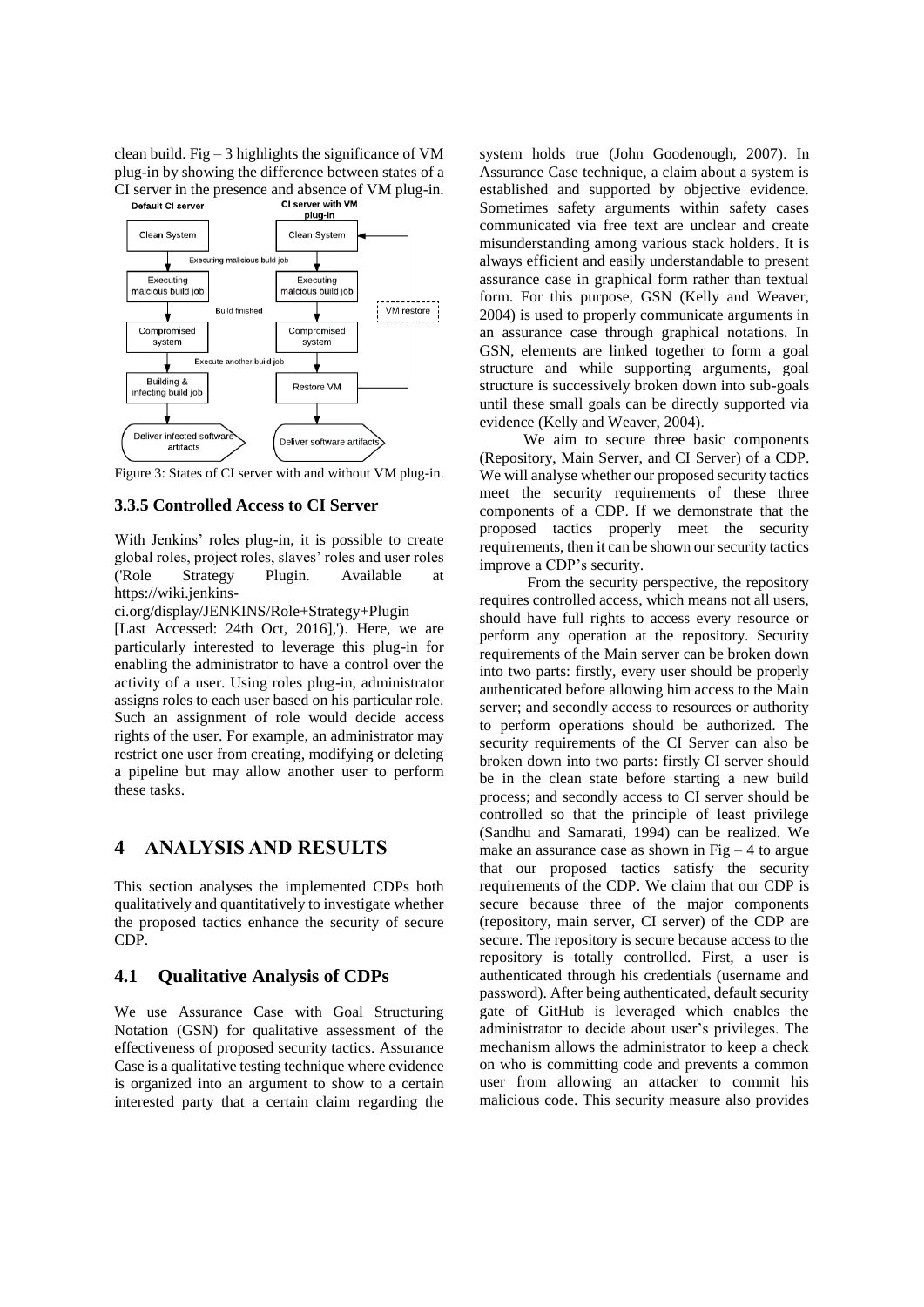an additional protection to Java files, JUnit files, and Maven files because they do not have their own security mechanism rather rely on repository's security mechanism. Next, we claim that Main Server is secure. Main Server will be secure if users accessing the Main Server are authenticated and each user has specific rights according to his role to access or perform particular operations. In order to access an AWS instance on Main Server, in addition to username and password, a user needs private-key over SSH. This additional security measure ensures that even if a malicious user breaches the normal password security system, he can't connect to the AWS instance as he would require a private key for connecting and manipulating an AWS instance. Similarly, the second requirement of the Main server is addressed by utilizing the AWS IAM service that enables an administrator to assign specific access rights to users according to their roles. Finally, we claim that CI server is also secure. This claim is supported by two arguments. In order to ensure that CI server is in a clean state before starting a build process, we are leveraging the VM plug-in, which protects Jenkins instance from malicious attacks and ensures that CI server remains in the clean and noninfected state. Since the security of CI server requires controlled access to CI server, role plug-in is leveraged to enable an administrator to assign roles to various users according to their particular roles.

Since our qualitative analysis demonstrates that the proposed security tactics satisfy the security requirements of the CDP, therefore, we can establish that our proposed security tactics contribute to improving the security of the CDP.



<sup>5</sup> <https://www.qualys.com/forms/freescan/owasp/>

 $\overline{a}$ 

### **4.2 Quantitative Analysis of CDPs**

For quantitative evaluation of the effectiveness of security tactics, two scanning tests are performed. These scanning tests launch various kinds of attacks on the application to find vulnerabilities and assess the security level of the application.

The first of these tests is the Qualys OWASP Scan<sup>5</sup> that is normally practiced to see whether a web application works according to the security standards set by OWASP against online attackers. Qualys OWASP scan helps understand and identify vulnerabilities and support in fixing these vulnerabilities. Scanning engine is intelligently designed to perform specific scanning tasks and avoid unnecessary vulnerability checks. Qualys scanning methodology follows the same steps as an attacker would follow (Qualys, 2015). The basic steps of the scanning process include: (1) checking if the host to be scanned is alive and running; (2) checking if host is using some firewalling; (3) identifying all open TCP and UPD ports; (4) checking which operating system is used by host; (5) identification of services running on open TCP or UDP ports; (6) starting actual non-intrusive vulnerability assessment (Qualys, 2015).

The second scanning tool is OWASP Zed Attack Proxy  $(ZAP)^6$  scanner that is a free security scanner for finding vulnerabilities in web applications. ZAP has two kinds of scanners: Active and Passive (ZAP, 2015). Active scanner performs a wide range of known attacks on the host to find vulnerabilities. The active scanner cannot detect logical vulnerabilities such as broken access control. In addition to active scanning, it is always beneficial to perform manual penetration testing too. Passive scanner constantly examines requests and responses to detect a certain type of vulnerabilities. ZAP also has fuzzing capability to identify vulnerabilities that are more settled, which active and passive scanners cannot identify. In this work, we only focus on automatic attacks to assess the security aspects of CDPs.

Primarily, these tools focus on web aspect of penetration testing. The two important components of CDPs (GitHub and Jenkins) have a public interface in the form of a website. Tomcat, which hosts Jenkins, has a public interface and so does the dashboard that controls AWS instances. Keeping in view that CDP has public web interfaces, these tools are best available tools for quantitative assessment of the security level of CDPs.

6 [https://www.owasp.org/index.php/OWASP\\_Zed\\_Attack\\_Proxy\\_Project](https://www.owasp.org/index.php/OWASP_Zed_Attack_Proxy_Project)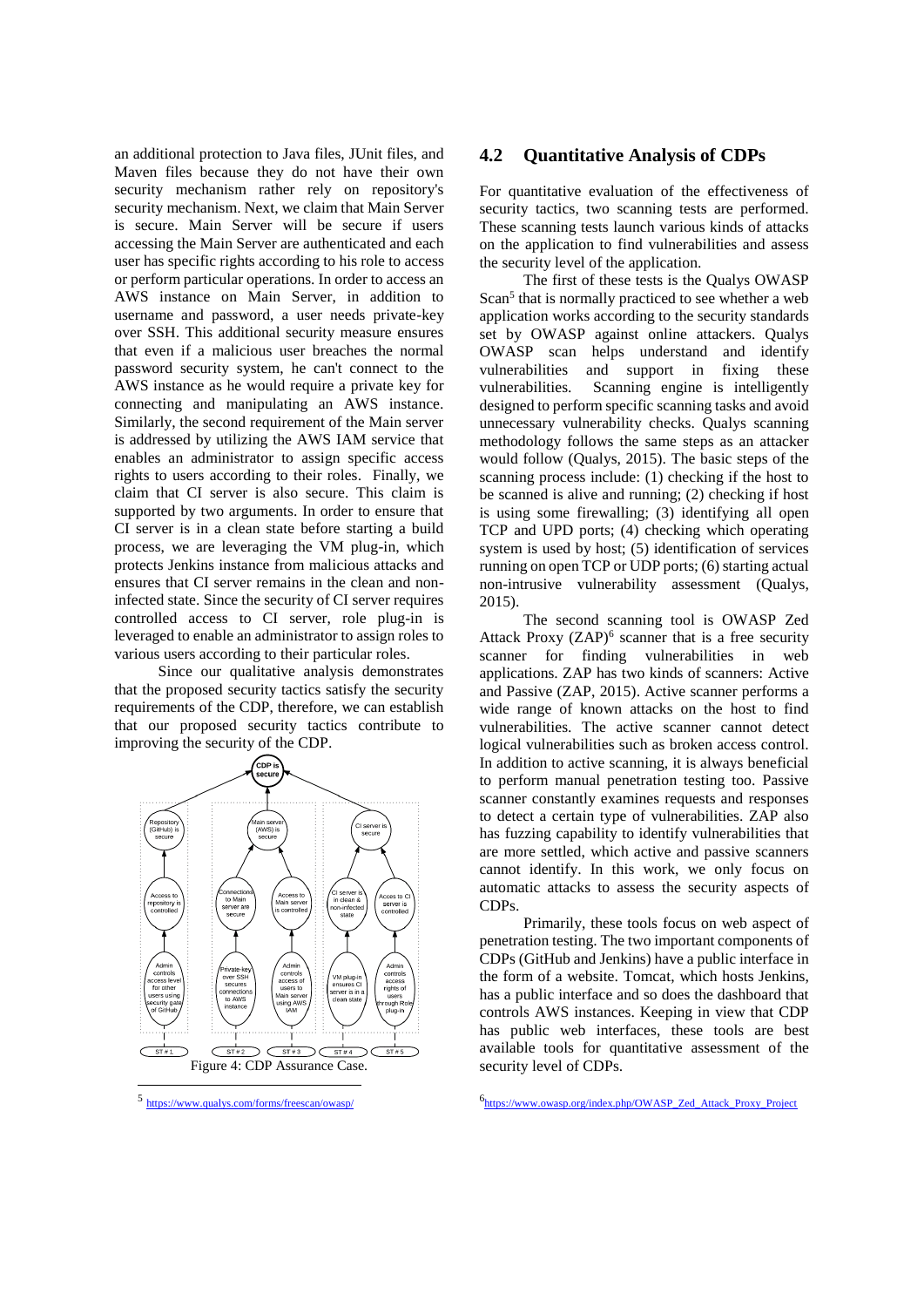## **4.2.1 Repository (GitHub)**

We mentioned that a single repository is used with both the CDPs, hence, the security level of the repository cannot be compared. Instead, these tests enable us to find the vulnerabilities and their severity.

OWASP scan found 105 vulnerabilities in the repository as shown in Fig  $-$  5a. The majority of the vulnerabilities are related to Denial-Of-Service (DoS) attacks, Internet Control Message Protocol (ICMP) timestamp, path, and password-completion. DoS attacks do not pose any direct threat to the security of GitHub as these issues can affect communication to and from pipeline but cannot directly infect the pipeline. As a matter of the best practice, ICMP timestamp issues can be addressed via several available techniques (Singh et al., 2003, Security, 2016), but these issues do not have any significance in relevance to a CDP's security. There are several path-based vulnerabilities as well which again does not pose any serious threat to a CDP's security. These path-based vulnerabilities give the attacker some information about folder structure on the server, which can be used for guessing the structure of other folders on a server. Most browsers have autopassword completion feature, which is a serious issue. It means that retrieving such a password from the browser would enable an attacker to access CDP and inject malicious software, which will be a total breach of security.

| 103<br>Pages | 105<br>Vulnerabilities | https://github.com/araft/cd<br>192.30.252.12<br>aithub.co |
|--------------|------------------------|-----------------------------------------------------------|
| Impacted     | Detected               | $\mathfrak{C}$<br><b>Rescan URL</b>                       |

Figure 5a: OWASP Scan Result for Repository (GitHub).

ZAP scan found several vulnerabilities categorized into eight groups as shown in Fig  $-5b$ . Identified vulnerabilities are related to settings of cookie, usage of JavaScript, content caching, IP disclosure and password auto-completion. Setting cookie without the *secure* flag and *HTTPOnly* flag makes it possible to access cookie via non-encrypted connection and using JavaScript respectively. It does not have much to do with a CDP's security and can be easily fixed too. The results show that about 6618 vulnerabilities of using JavaScript for another domain. Not all the cases have been checked but the ones that are checked come from GitHub subdomain *asssets-cdn.github.com* which makes it a non-issue in relevance to a CDP's security. There are around 3683 cases (vulnerabilities) where HTTP allows browser or proxy to cache contents, which again is not relevant to the security of CDP. There are also cases of displaying private IP in HTML response code that can be mitigated via Load Master Content Rule (KEMP, 2016) or similar strategies depending upon the type of server. This vulnerability is also not directly related to the security of CDP. Like OWASP scan, password auto-completion vulnerability is detected by ZAP scan too, which poses a serious threat to the security of CDP.

#### $\mathbf{F} \equiv \mathbf{A}$  erts (8)

- E P Cookie No HttpOnly Flag (8) P Cookie Without Secure Flag (8)
- P Cross-Domain JavaScript Source File Inclusion (6618)
- P Incomplete or No Cache-control and Pragma HTTP Header Set (3683)
- P Password Autocomplete in Browser (451)
- P Private IP Disclosure (7)
- P Meb Browser XSS Protection Not Enabled (3)
- ▶ Pu X-Content-Type-Options Header Missing (3)
- Figure 5b: ZAP Scan Result for Repository (GitHub).

#### **4.2.2 Main Server (AWS)**

Scanning tests are separately applied on Main servers for secure and non-secure CDPs.

#### **Main Server of Secure CDP**

As shown in Fig – 6a OWASP scan found three vulnerabilities in the Main server of secure CDP. Vulnerabilities found by this scan are related to cookies, which identifies that *secure* flag and *HTTPOnly* flag are not set. If these flags are not set, it may allow the browser to communicate via a nonencrypted channel and a client side script would be able to read a cookie. Hence, such vulnerabilities do not affect the security of CDP. Additionally, these issues can be easily fixed.

| 14 September 2016 at 5:02PM<br>$(GMT+0200)$                                                                                |                             | <b>OWASP Scan rename</b><br><b>OWASP Risk Report</b> | ⊫౪ |
|----------------------------------------------------------------------------------------------------------------------------|-----------------------------|------------------------------------------------------|----|
| https://409969433686.signi<br>176.32.98.146<br>409969433686.signin.aws.amazon.com<br><b>NetScaler</b><br><b>Rescan URL</b> | Vulnerabilities<br>Detected | Pages<br>Impacted                                    |    |

Figure 6a: OWASP Scan Result for Main Server (AWS) of Secure CDP.

ZAP scan found around 26 vulnerabilities of six different types. Results obtained from ZAP scan are shown in Fig – 6b. Similar to OWASP scan, the majority of vulnerabilities are relevant to cookies. Apart from that, issues relevant to content caching and cross-site scripting are also identified. The list of vulnerabilities shows that X-Frame-Options Header is not added. This allows an attacker to inject multiple transparent layers in HTTP page for deceiving a user. Most modern browsers have this feature and this issue can be easily fixed. As mentioned previously, the issue of content caching is hardly relevant to the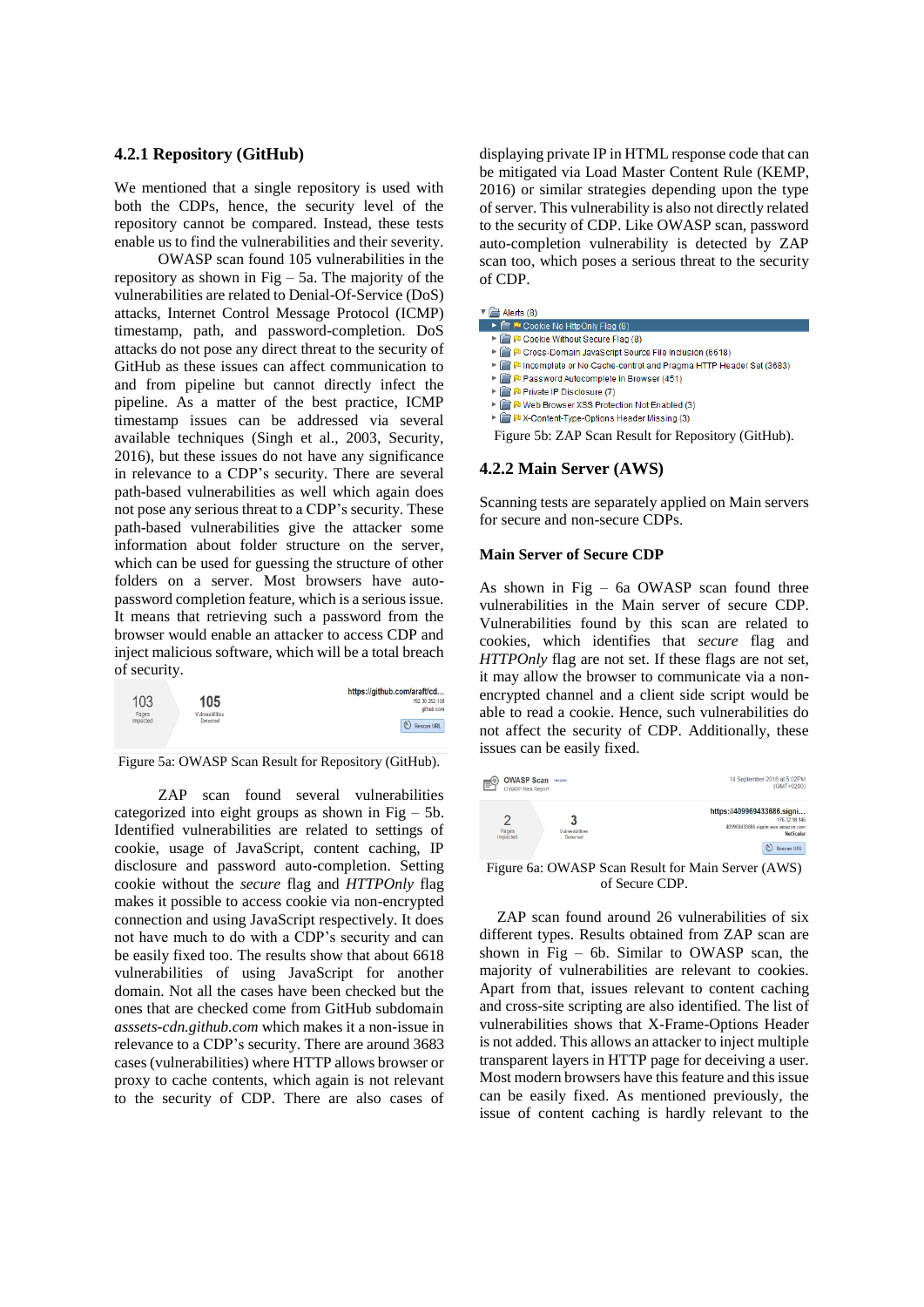security of CDP. Similarly, the Anti-MIME-Sniffing header X-Content-Type-Options can be easily set to 'nonsniff'. Further results indicate that XSS protection is not enabled which can be enabled by setting the X-XSS-protection HTTP response header to '1'.

|  | Aleits to |
|--|-----------|
|  |           |

- Options Header Not Set P Cookie No HttpOnly Flag (18)
- P Cookie Without Secure Flag (3)
- Incomplete or No Cache-control and Pragma HTTP Header Set
- ID Web Browser XSS Protection Not Enabled
- ▶ P X-Content-Type-Options Header Missing (2)

Figure 6b: ZAP Scan Result for Main Server (AWS) of Secure CDP.

#### **Main Server of Non-Secure CDP**

OWASP scan identified three vulnerabilities in the Main Server of non-secure CDP as shown in Fig  $-7a$ . Identified vulnerabilities are related to password auto-completion, which poses a serious threat to the



#### Figure 7a: OWASP Scan Result for Main Server (AWS) of Non-secure CDP.

ZAP scan found around 42 vulnerabilities of eight types in the Main Server of non-secure CDP as shown in Fig – 7b. Most of the vulnerabilities identified are of the same kind as found for Main Server of secure CDP, however, the number of vulnerabilities increased for non-secure CDP. Additionally, as shown by OWASP scan as well, Main Server of nonsecure CDP has password auto-completion vulnerability that is a serious issue in relevance to the security of CDP.<br> $\nabla \bigoplus_{\text{Alerts (8)}}$ 

| ▶ E M X-Frame-Options Header Not Set (9) |  |
|------------------------------------------|--|
|                                          |  |

- ▶ a P Cookie No HttpOnly Flag (3)
- P Cookie Without Secure Flag (2)
- P Cross-Domain JavaScript Source File Inclusion (5)
- IN Incomplete or No Cache-control and Pragma HTTP Header
- P Password Autocomplete in Browser
- ▶ P Web Browser XSS Protection Not Enabled (10)
- ▶ PV-Content-Type-Options Header Missing (11)

Figure 7b: ZAP Scan Result for Main Server (AWS) of Non-secure CDP.

## **4.2.3 CI Server (Jenkins)**

Similar to Main Server, scanning tests are applied on CI servers of both CDPs.

#### **CI Server of Secure CDP**

OWASP scan did not find any vulnerability in CI server of secure CDP as shown in Fig – 8a.

| Γç | <b>OWASP Scan</b><br><b>OWASP Risk Report</b> | rename                             | 19 September 2016 at 7:57PM<br>$(GMT + 0200)$                                           |
|----|-----------------------------------------------|------------------------------------|-----------------------------------------------------------------------------------------|
|    | –<br>Pages<br>Impacted                        | Vulnerabilities<br><b>Detected</b> | http://54.194.216.204<br>54.194.216.204<br>54, 194, 216, 204<br>V,<br><b>Rescan URL</b> |

Figure 8a: OWASP Scan Result for CI Server (Jenkins) of Secure CDP.

As shown in Fig – 8b, ZAP scan found around 113 vulnerabilities of five types. The majority of the vulnerabilities are the same as found for the main server and it has already been discussed how these issues can be addressed. A single serious vulnerability is found which relates to password autocompletion.

| Alerts (5)                                                           |
|----------------------------------------------------------------------|
| ▶ F M X-Frame-Options Header Not Set (42)                            |
| ▶ PIncomplete or No Cache-control and Pragma HTTP Header Set (13)    |
| ▶ Password Autocomplete in Browser                                   |
| ▶ P Web Browser XSS Protection Not Enabled (43)                      |
| ▶ <b>A</b> P <sup>D</sup> X-Content-Type-Options Header Missing (14) |
| Figure 8b: ZAP Scan Result for CI Server (Jenkins) of                |
| Secure CDP.                                                          |
|                                                                      |
|                                                                      |

### **CI Server of Non-Secure CDP**

In CI server of non-secure CDP, OWASP scan could not find any vulnerability as shown in Fig – 9a.

| <b>OWASP Report</b><br>View by:                    | <b>Patch Report</b>         | <b>Threat Report</b><br>Print Report $\sqrt{}$                                       |
|----------------------------------------------------|-----------------------------|--------------------------------------------------------------------------------------|
| <b>OWASP Scan</b><br>E<br><b>OWASP Risk Report</b> | rename                      | 14 September 2016 at 7:09PM<br>(GMT+0200)                                            |
| -<br>Pages<br>Impacted                             | Vulnerabilities<br>Detected | http://54.171.64.59/<br>54.171.64.59<br>54.171.64.59<br>$\circ$<br><b>Rescan URL</b> |

Figure 9a: OWASP Scan Result for CI Server (Jenkins) of Non-secure CDP.

| Alerts (7)                                 |
|--------------------------------------------|
| ▶ F Pu Path Traversal (11)                 |
| ▶ <b>Application Error Disclosure (3)</b>  |
| ▶ a P X-Frame-Options Header Not Set (351) |
| ▶ a P Cookie No HttpOnly Flag (154)        |

- P Password Autocomplete in Browser (129)
- P Web Browser XSS Protection Not Enabled (777)
- ▶ PV-Content-Type-Options Header Missing (3)
- 
- Figure 9b: ZAP Scan Result for CI Server (Jenkins) of Non-secure CDP.

Unlike OWASP scan, ZAP scan found around 1428 vulnerabilities of seven types in CI server of non-secure CDP that is quite a huge number as compared to 113 found for secure CDP (see Fig – 9b). In addition to the vulnerabilities found in CI server of secure CDP, zap found several other serious vulnerabilities in CI server of non-secure CDP.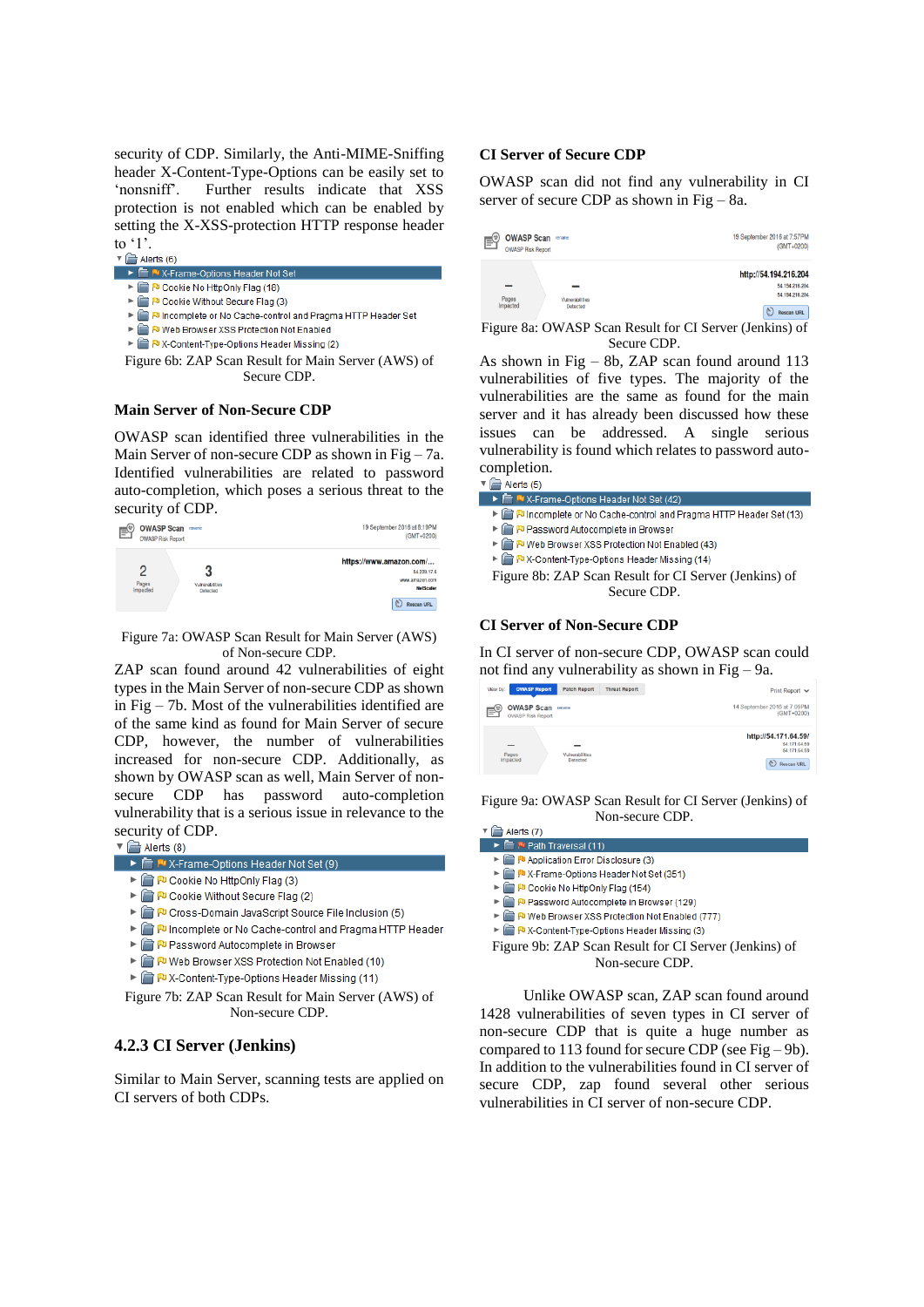|           | <b>Scan Test</b>      |                      | <b>OWASP</b><br>ZAP      |            |                          | <b>Total</b> |                |
|-----------|-----------------------|----------------------|--------------------------|------------|--------------------------|--------------|----------------|
|           |                       | Secure<br><b>CDP</b> | Non-secure<br><b>CDP</b> | Secure CDP | Non-secure<br><b>CDP</b> | Secure       | Non-<br>secure |
| Component | Main<br><b>Server</b> | 3                    | 3                        | 26         | 42                       | 29           | 45             |
|           | <b>CI</b> Server      |                      |                          | 113        | 1428                     | 113          | 1428           |
|           | <b>GitHub</b>         | 105                  |                          | 10781      |                          | 10886        |                |

Table 3: Comparison of vulnerabilities found in components of secure and non-secure CDP.

These newly identified vulnerabilities are related to path traversal and application error disclosure. The path traversal vulnerability is serious because it allows an attacker to trick the web server and get unauthorized access to sensitive files. Application error disclosure may disclose sensitive information, which can be used to initiate further malicious attacks. Apart from these serious issues, contrary to a single vulnerability of password autocompletion in CI server of secure CDP, ZAP scan found around 129 such vulnerabilities in CI server of non-secure CDP.

# **5 DISCUSSION**

As demonstrated, the proposed security tactics are implemented in secure CDP and evaluated, both qualitatively and quantitatively, to find about its effects. The qualitative analysis genuinely specifies that secure CDP is more secure than non-secure CDP because the access to the repository, main server, and CI server is protected through enhanced authentication and authorization techniques. The quantitative findings show that there are vulnerabilities in both the secure CDP and non-secure CDP. Since password auto-completion option exists in web browsers, therefore, the password can be retrieved for both GitHub and Jenkins, which is a serious security issue. However, non-secure CDP contains serious security risks related to accessing cookies through JavaScript, updating Open SSH and showing local IP publicly at GitHub. The findings of the two security scans are summarized in Table  $-3$ . OWASP scan does not show any difference in the number of vulnerabilities but the nature of vulnerabilities found for secure and non-secure CDP is different. Vulnerabilities found by OWASP scan both for Main Server and CI Server are of serious nature and pose a direct threat to the security of CDP

while those found for secure CDP are not so serious and are easily fixable. The results shown by ZAP test approves the effectiveness of our devised tactics both qualitatively and quantitatively. First, the number of vulnerabilities found in non-secure CDP is greater than the secure CDP has. Secondly, after investigation, we found that vulnerabilities identified in non-secure CDP are more severe and pose a serious threat to the security of CDP. From the overall results of the two security scans, it can be established that secure CDP is far less vulnerable to malicious attacks as compared to non-secure CDP and so our proposed security tactics sufficiently improve the security of our CDP.

The question can be raised whether these five security tactics affect each other (particularly in a negative way). An analysis of these tactics in relation to each other would give us a clear picture. The repository (GitHub) is isolated from the rest of the setup, so the control over commit and access rights do not have any consequences in relation to other four security tactics. The connection to the main server (AWS) through private-key over SSH does not have any negative effects on other security tactics rather it empowers the security of other components. Similarly, roles on the main server do not affect any other security tactic, though, it interferes with privatekey over SSH but these two operate in different realms. The last two tactics are solely related to Jenkins and they do not have any negative consequences in relation to the effectiveness of other security tactics. From this analysis, it can be concluded that devised security tactics can work together and do not affect each other in any negative way. Here, it is important to mention that our evaluation techniques have certain limitations. Assurance case is merely a framework for structuring argumentation, which is supported by claims and quantitative evidence. A deficiency in this technique is that it requires an iterative and opponent-based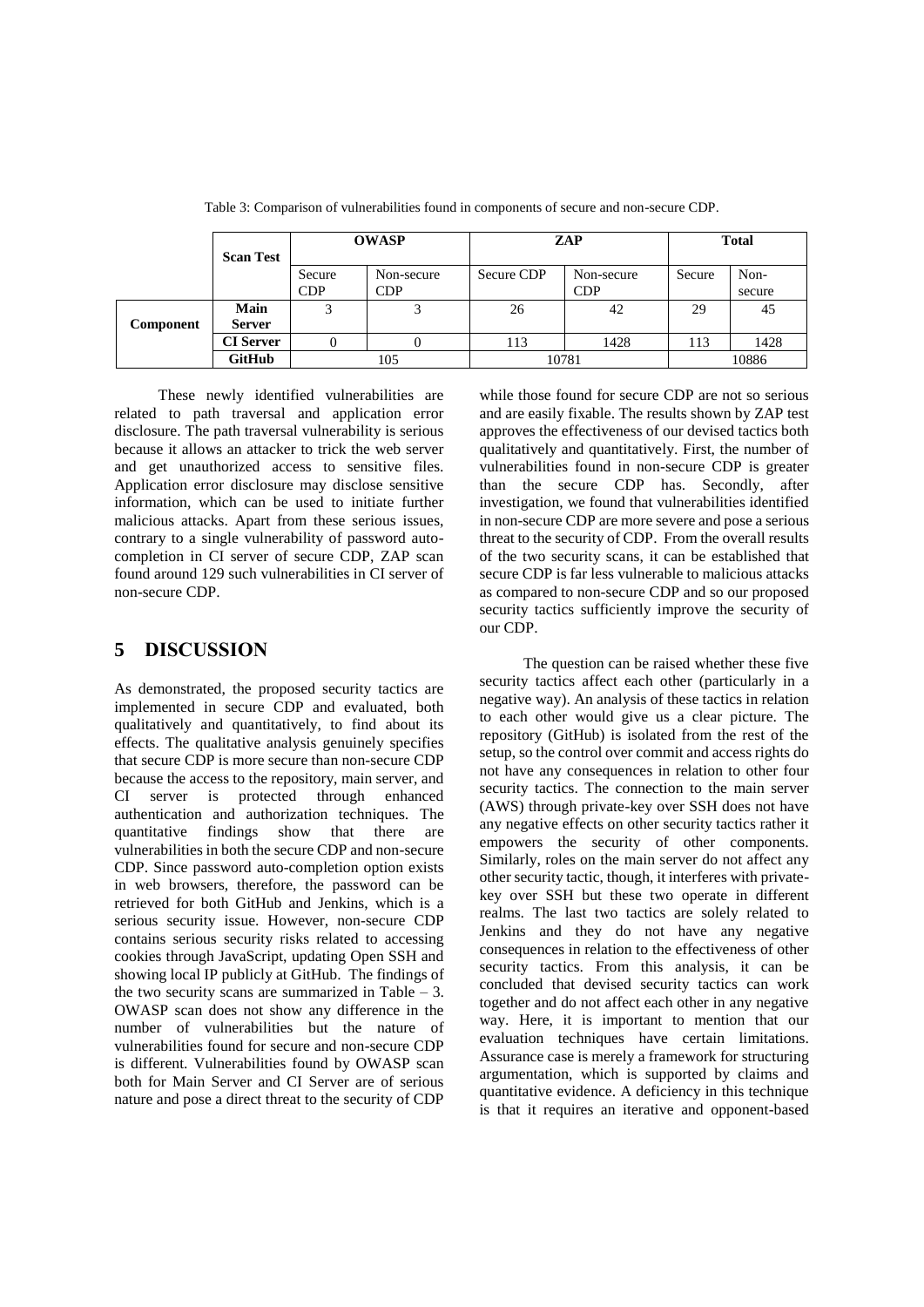process to develop an adequate analysis. The results get fully credible only when they can convince our audiences that software is equipped with a reasonable level of security. From the security findings and general information about the scanning tools, it can be deducted that these tools do not cover security issues relevant to OS and low-level Java and it is highly recommendable to identify and address such issues in order to properly assess the security of CDP. It is also worth mentioning that for leveraging full benefits of the devised security tactics, all other essential security measures should be taken into account. For example, firewall setting needs to be correctly setup to help CDP properly utilize incorporated security tactics.

# **6 CONCLUSION**

Keeping in view the vast amount of security threats faced by CDP, it is critical to analyse the CDP's security for identifying gaps and devising security strategies to help secure CDP. In this paper, five security tactics are devised to enhance the security of three major components (repository, main server and CI server) of the CDP, which are: (1) controlled access and commit rights for repository; (2) controlled access to AWS instance using private-key over SSH; (3) use of roles on the main server via leveraging AWS IAM; (4) use of VM plug-in for ensuring initial clear state of Jenkins; (5) use of roles on CI server to control access to Jenkins. After devising these security tactics, two CDPs are implemented, secure CDP that incorporates proposed security tactics and non-secure CDP that does not incorporate three of the proposed security tactics. The security of both CDPs is evaluated through qualitative and quantitative methods. The qualitative analysis shows that secure CDP implemented with security tactics is more secure than non-secure CDP. The quantitative analysis also shows a significant improvement in the security level of secure CDP as evident from the number and nature of vulnerabilities found in both CDPs through two different scanning tests.

The results obtained through quantitative analysis showed some deviation from expected results, which is due to the fact that these penetration tools are specialized for assessing the security of web application. In next step, we plan to develop a framework for assessing the security of the CDPs. We also plan to incorporate our proposed security tactics

 $\overline{a}$ 

in a real CDP project and assess their effects on the security aspect of the CDP. In future research, these five security tactics will be transformed into five security patterns by formally describing them according to the standards set by Gang of Four  $(GoF)^7$ team.

# **REFERENCES**

- Adams, B. and McIntosh, S. (2016) 'Modern Release Engineering in a Nutshell -- Why Researchers Should Care', *IEEE 23rd International Conference on Software Analysis, Evolution, and Reengineering (SANER)*, pp. 78-90.
- Anderson, K. H., et al. (2014) 'Continuous deployment system for software development.', U.S. Patent No. 8,677,315.
- Anderson, K. H., Kenyon, J. L., Hollis, B. R., Edwards, J. and Reid, B. (2014). Continuous deployment system for software development. Google Patents.
- Aslam, T., Krsul, I. and Spafford, E. H. (1996) 'Use of a taxonomy of security faults'.
- Bass, L., Holz, R., Rimba, P., Tran, A. B. and Zhu, L. (2015) 'Securing a deployment pipeline', *IEEE/ACM 3rd International Workshop On Release Engineering (RELENG)*, pp. 4-7.
- Chen, L. (2015) 'Continuous delivery: Huge benefits, but challenges too', *IEEE Software,* 32(2), pp. 50-54.
- Claps, G. G., Svensson, R. B. and Aurum, A. (2015) 'On the journey to continuous deployment: Technical and social challenges along the way', *Information and Software Technology,* 57, pp. 21-31.
- contributors, W. (2016) 'Continuous delivery', *Wikipedia, The Free Encyclopedia*.
- ElectricCloud (2016) 'What is Continuous Deployment, Available at [http://electric](http://electric-cloud.com/resources/continuous-delivery-101/continuous-deployment/)[cloud.com/resources/continuous-delivery-](http://electric-cloud.com/resources/continuous-delivery-101/continuous-deployment/)[101/continuous-deployment/'.](http://electric-cloud.com/resources/continuous-delivery-101/continuous-deployment/)
- Ellingwood, J. (2014) 'How To Configure SSH Key-Based Authentication on a Linux Server. Available at [https://www.digitalocean.com/community/tutorials/ho](https://www.digitalocean.com/community/tutorials/how-to-configure-ssh-key-based-authentication-on-a-linux-server) [w-to-configure-ssh-key-based-authentication-on-a](https://www.digitalocean.com/community/tutorials/how-to-configure-ssh-key-based-authentication-on-a-linux-server)[linux-server'.](https://www.digitalocean.com/community/tutorials/how-to-configure-ssh-key-based-authentication-on-a-linux-server)
- Ellison, R. J., Goodenough, J. B., Weinstock, C. B. and Woody, C. (2010) *Evaluating and mitigating software supply chain security risks*: DTIC Document.
- Fowler, M. (2013) 'Deployment pipeline. Available at [http://martinfowler.com/bliki/DeploymentPipeline.htm](http://martinfowler.com/bliki/DeploymentPipeline.html) [l](http://martinfowler.com/bliki/DeploymentPipeline.html) [Last Accessed: 24th Oct, 2016]'.
- Gaw, S. and Felten, E. W. (2006) 'Password management strategies for online accounts', *Proceedings of the second symposium on Usable privacy and security*, pp. 44-55.
- Gruhn, V., Hannebauer, C. and John, C. (2013) 'Security of public continuous integration services', *Proceedings of*

<sup>7</sup> <http://www.blackwasp.co.uk/gofpatterns.aspx>